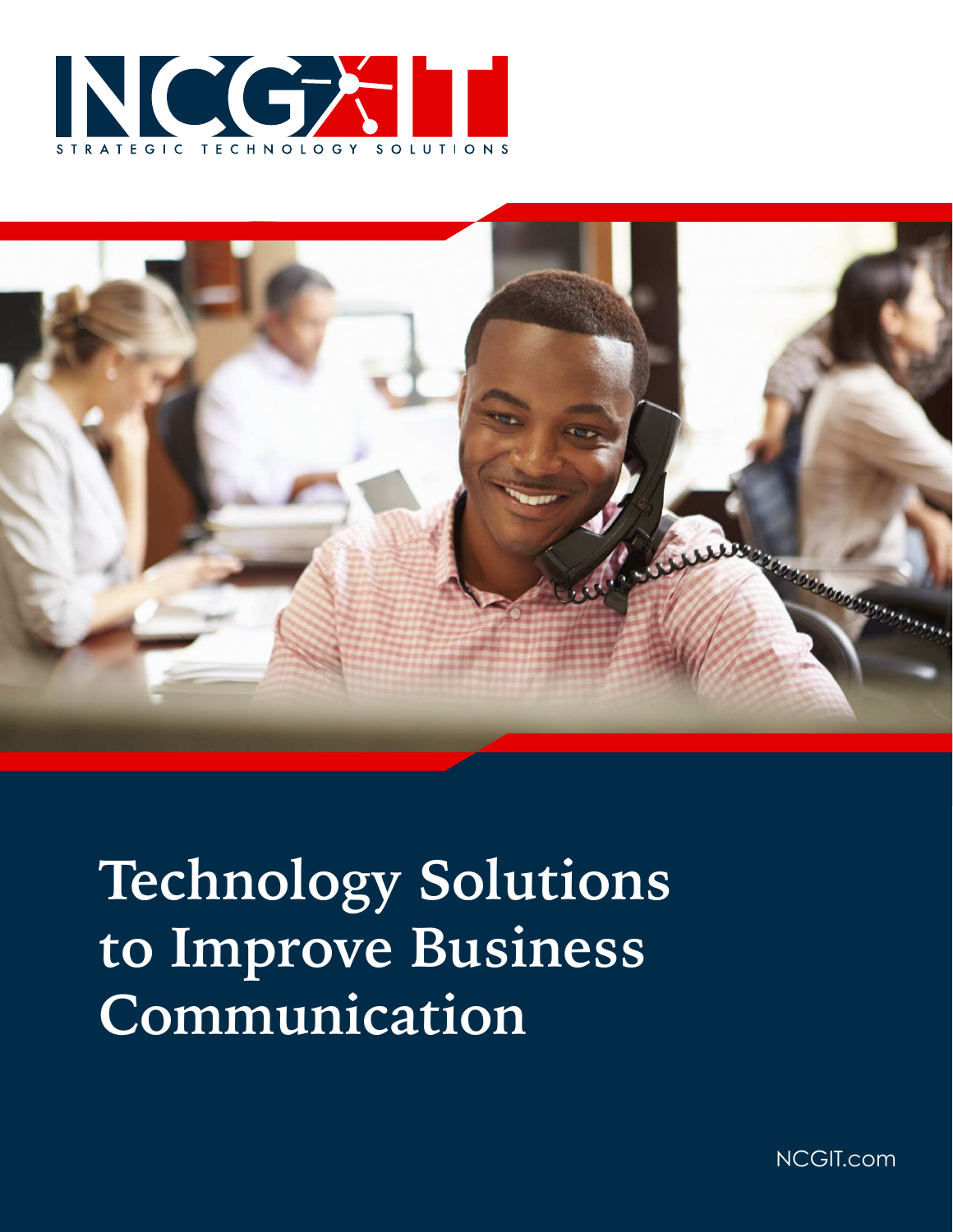

**Technology Solutions to Improve Business Communication** In the rapidly changing environment in which we work, business communication is becoming more and more important to forming successful practices. The more control a team has over when and how they can be contacted, the better they will likely be able to perform. The solution most businesses are turning to today is VoIP and Unified Communications.

#### What Exactly Is VoIP?

In order to unify communications, a business must first switch from traditional analog land lines provided by phone companies – to digital, Internetbased phone lines via Voice over Internet Protocol, or VoIP. This allows your business phone calls to be transmitted digitally. And, like all things digital, VoIP calls can easily be programmed to perform certain functions in order to assist businesses in processing their voice communications.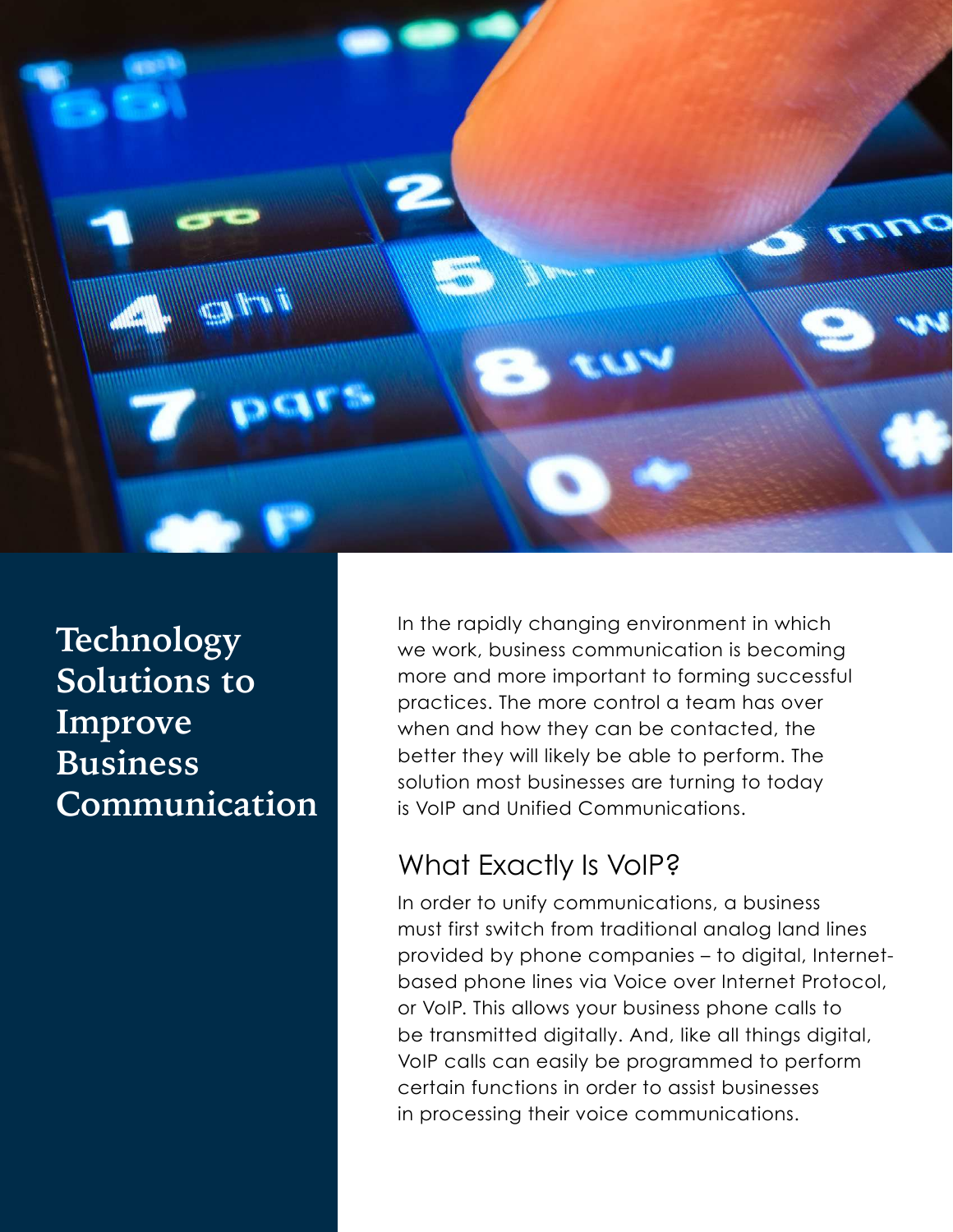# call recipients, choosing how calls will ring through, and how they will behave **• Automatic Call Recording** – At the touch of a button, or automated by programming, you can record incoming and outgoing calls, both for yourself, other individuals, or even whole departments **• Call Logs** – Keep detailed reports on who called whom, when, and for how long **• Alerts** – Receive notifications via SMS or email of missed calls, incoming calls, voicemails and faxes **• Change Devices** – quickly switch between desk phone, headset, or even mobile device without ever interrupting the call The global UC market will exceed \$75 Billion by 2020 *- Grand View Research*  **2016 2020 75B**

• . . . and much more.

**VoIP includes all the features** 

**• Rules for Answering** – Set and change rules for times, individual callers, and individual

**of a regular land line, plus** 

**many more, including:**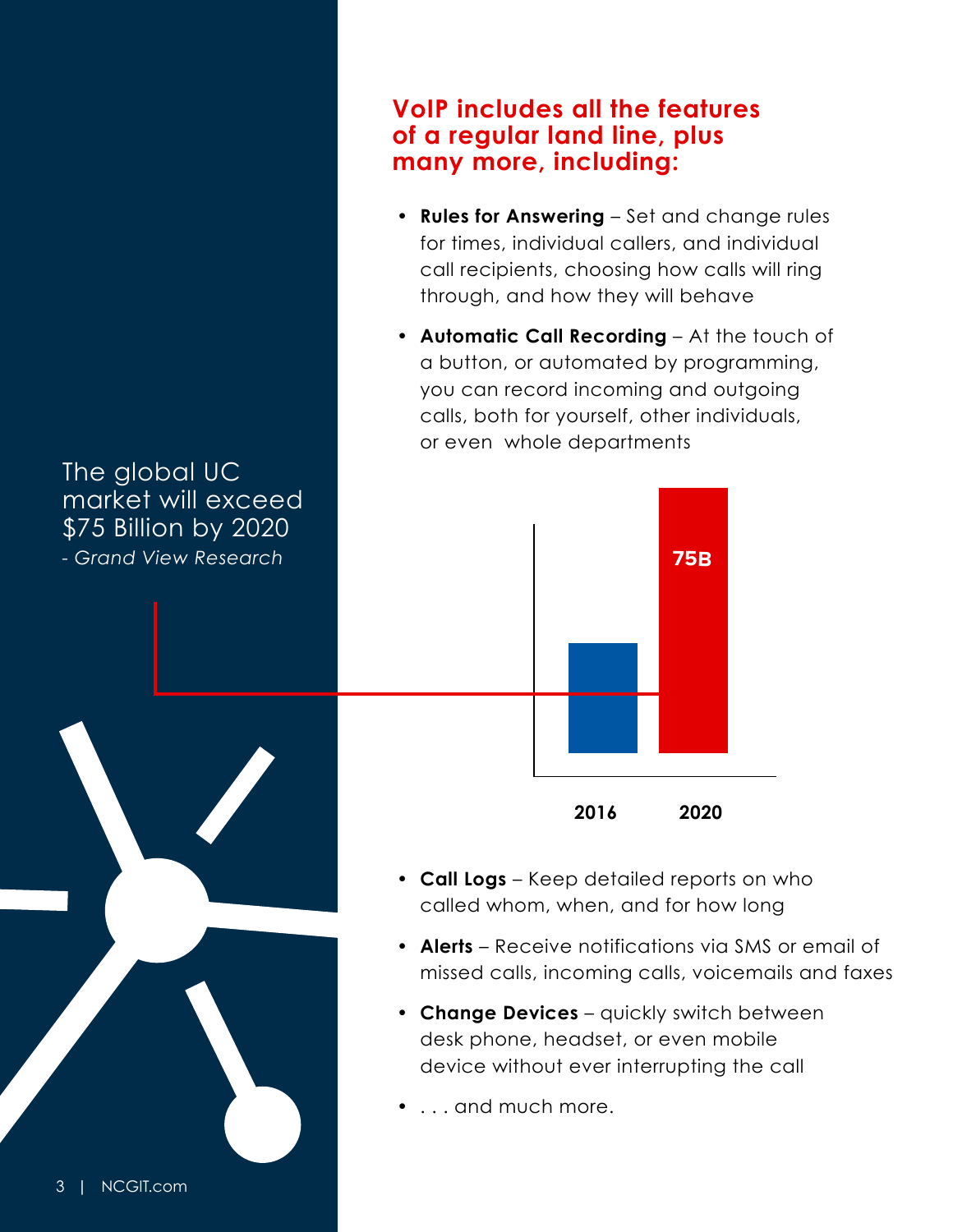So, let's say you have a client who calls your business at weird hours of the day. You can program his calls to go to a specific voicemail message if he calls between certain hours. If he calls when you're there and you want documentation of the conversation, you can record it and email it to anyone you like afterward. Your call logs will substantiate the call times and duration and – if he's a long talker – you can switch the phone call to your cell phone and head home for the day – on time.



# **Other Benefits of VoIP:**

- **Flexibility** As conditions change, so too can your VoIP system. It can grow or shrink as you need it to. You can add more extensions or direct phone numbers whenever you like, and they should be available almost instantly. Plus, even if your coworkers are located all over the country, everyone can still operate on the same system.
- **Mobility** VoIP apps can be quickly installed on your smartphones and mobile devices for making and receiving business calls; or simply plug in a VoIP headset to any computer, and the headset communicates the IP address associated with your VoIP service for instant connection.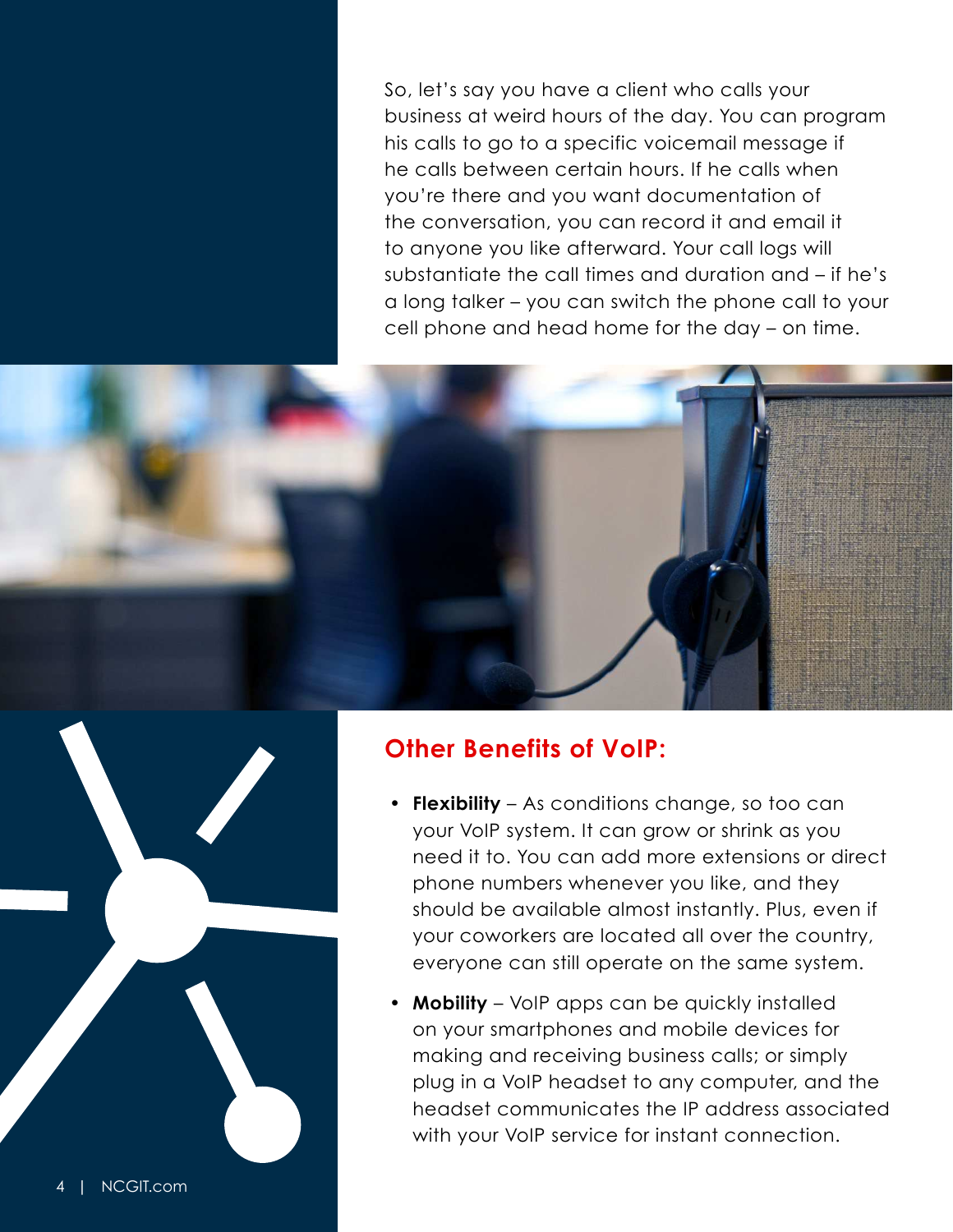62% of employees say improved collaboration is a top business driver for UC. *- Information Week*

**• Unified Communications** – VoIP is the link which makes Unified Communications possible

### Unified Communications, in a Nutshell

With VoIP, you now have your voice calls in digital form, meaning they can now interact with your other forms of communication, such as:

- **Live Chat**
- **Email**
- **Voice Conferencing**
- **Video Conferencing**
- **Screen Sharing**



With Unified Communications, you can quickly control many behaviors and interactions between your business communication mediums, all in one secure platform.

For example, you can text from your business line, have voice messages or recordings sent as an attachment to your email, instant message your coworkers, even arrange a voice or video conference based on your coworkers' availability.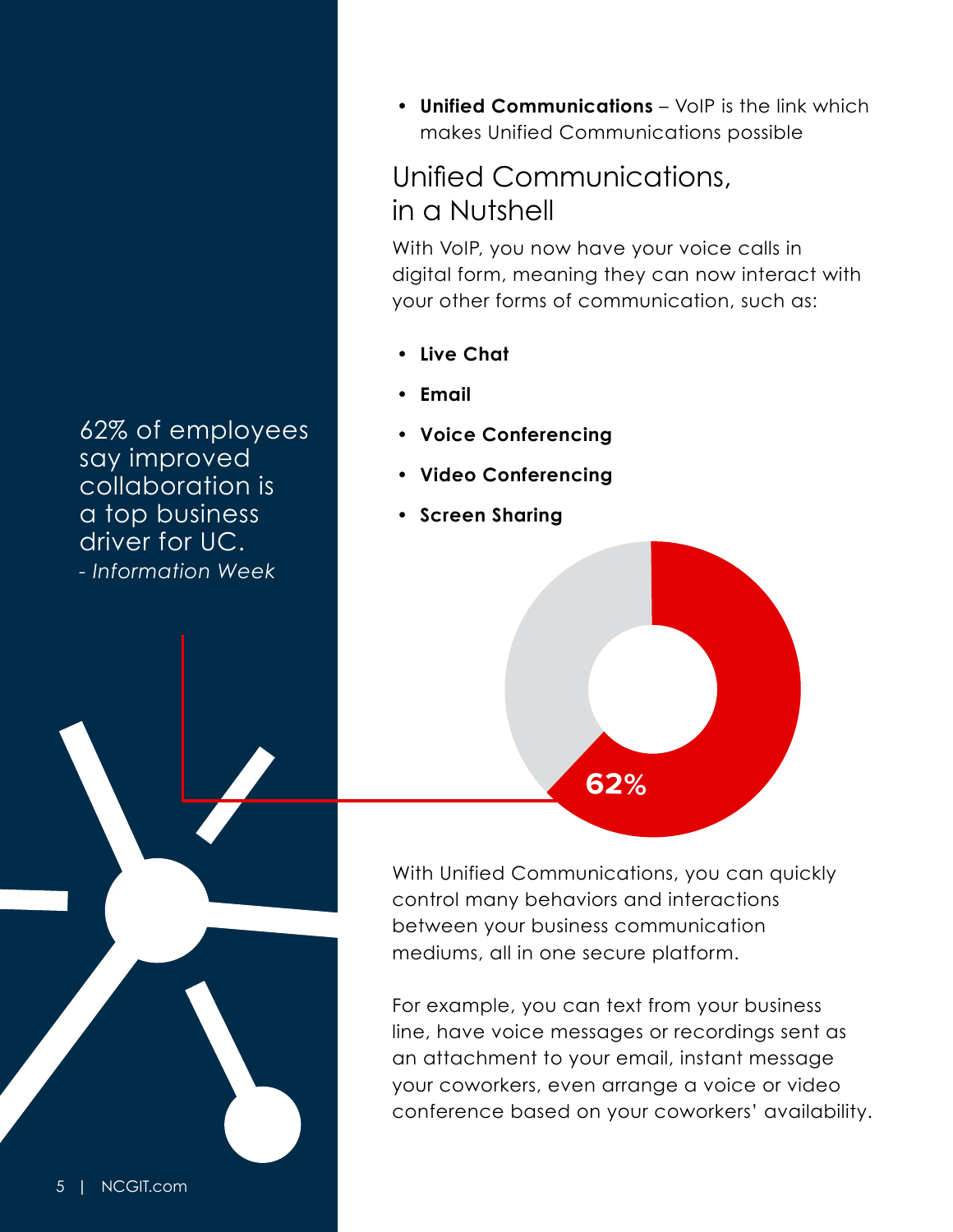Speaking of which, if you choose to step away from the desk for some personal time, you can quickly select your availability for communication – or simply pick the mediums by which you will allow yourself to be contacted. The more control you and your team have over their communications, the more effective and satisfied you'll be in your work.

#### Business Owners are Eager for Business Communication Solutions

The usefulness of VoIP and Unified Communications is not going unrecognized by corporate America. According to Nemertes Research, 63% of companies had at least one UC app in the Cloud, with Web conferencing as the most widely adopted product. In addition, one in 3 enterprises moved to a cloud-based email or calendar platform, with another 12% planning to migrate the following year.

VoIP utilization grew beyond the small and medium-sized business market, with 18% of all companies using it, and more than 6% planning to migrate to the cloud the following year. And it's growing even beyond that.

Check out some of these new statistics about business communication:

- UC applications rose 21 percent year over year in 3Q14. – Infonetics
- By 2016, 30 percent of BYOD strategies will leverage personal applications, data and social connections for enterprise purposes. – Gartner.com
- The global UC market will exceed \$75 billion by 2020. – Grand View Research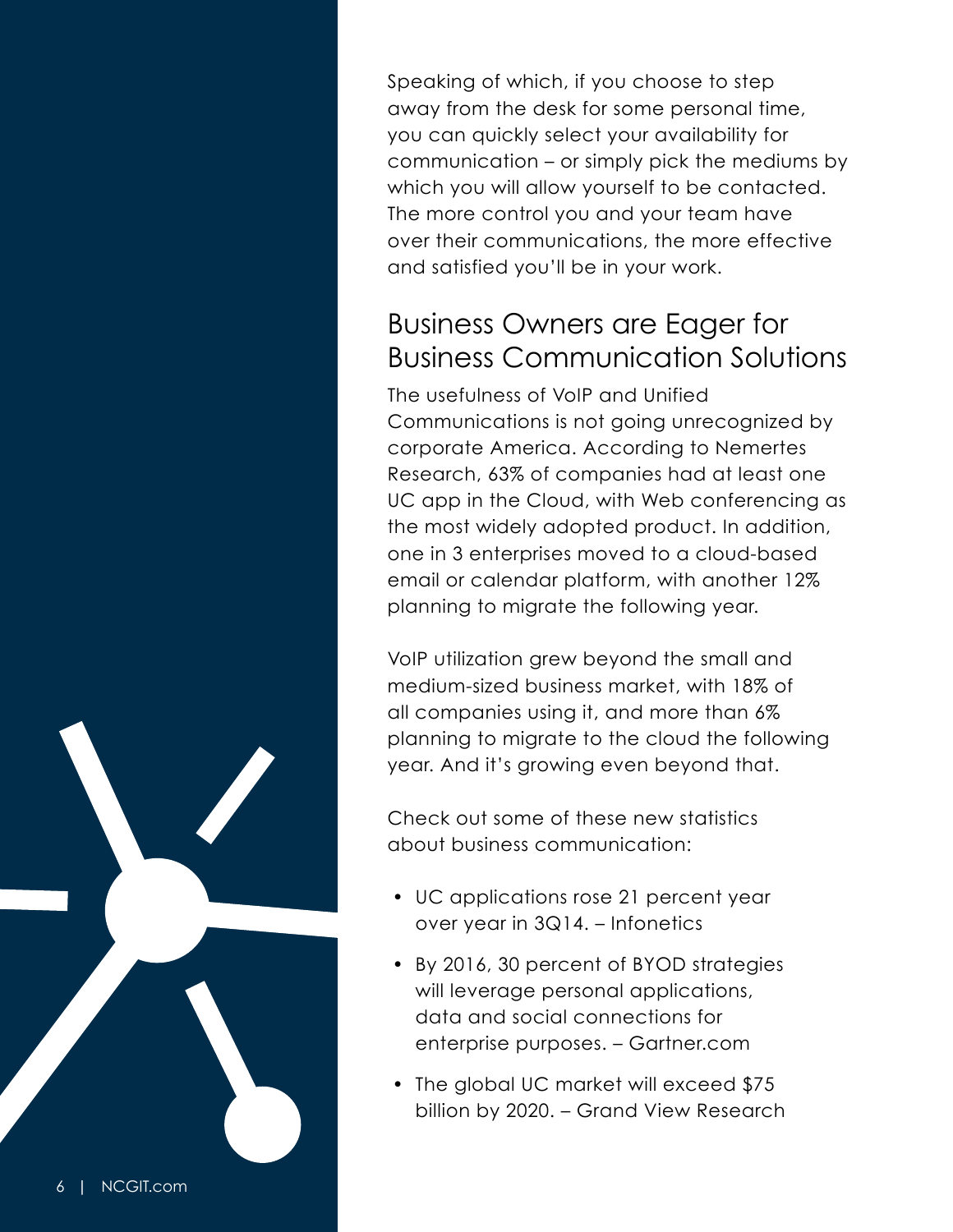"According to Nemertes Research, 63% of companies had at least one UC app in the Cloud..."

- The global UC market will grow at a CAGR of greater than 14 percent over the next five years. – ReportsnReports
- Some 62 percent of employees say improved collaboration is a top business driver for UC. – Information Week

## Call NCGIT – Boston's VoIP and Unified Communications Experts

When you make the decision to migrate your office to VoIP and take advantage of Unified Communications in order to give your business communication an extra edge, look for a provider who really knows what they're doing.

In addition to handling your VoIP and Unified Communications, we can also take care of your managed services, Cloud, and backup needs. We're ready to start the conversation just as soon as you are.